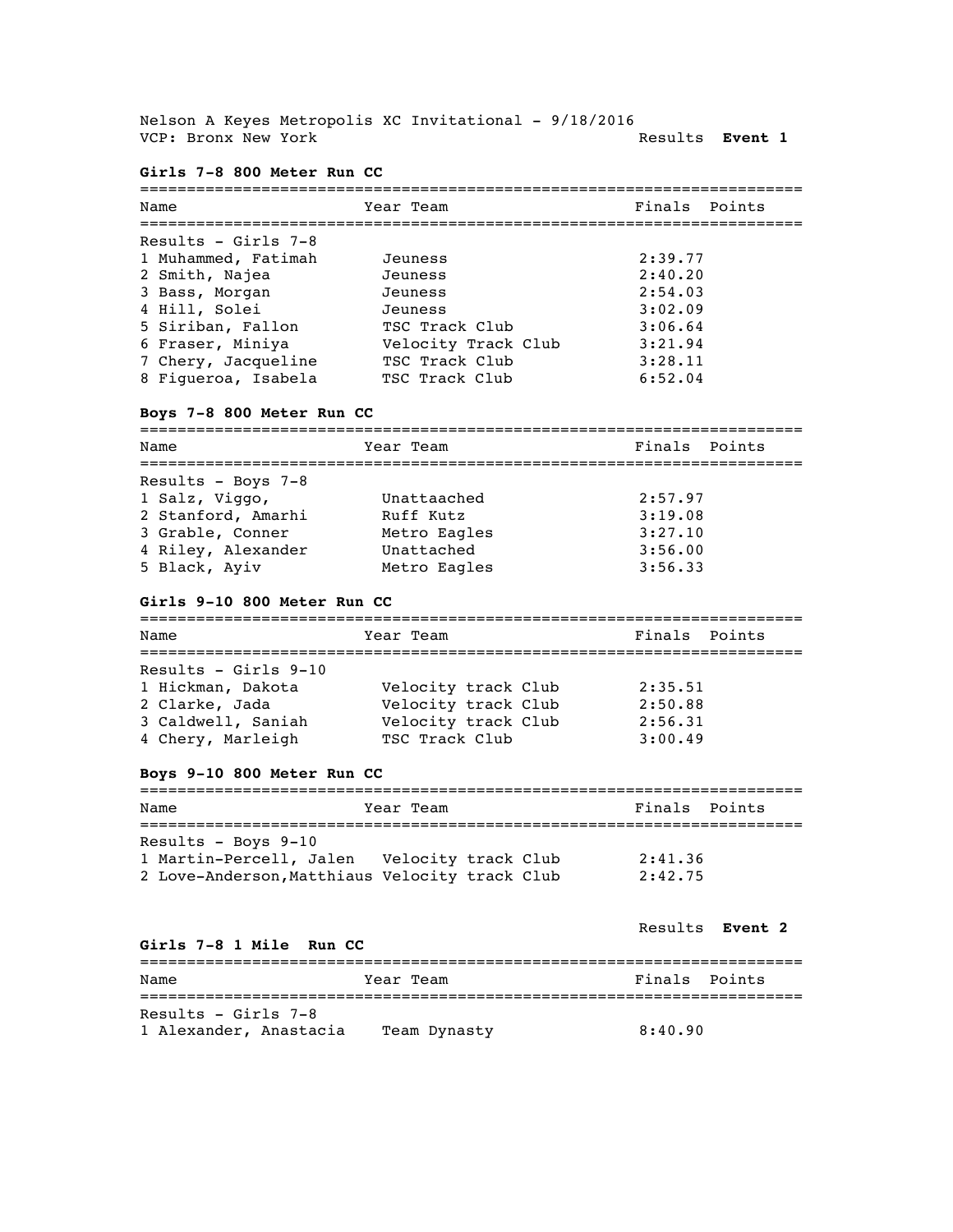#### **Boys 9-10 1 Mile Run CC**

| Name                  | Year Team  | Finals Points |  |
|-----------------------|------------|---------------|--|
|                       |            |               |  |
| Results - Boys $9-10$ |            |               |  |
| 1 Williams, Isaiah    | Unattached | 7:35.1        |  |

#### **Girls 11-12 1 Mile Run CC**

======================================================================= Name Team Team Finals Points ======================================================================= Results - Girls 11-12 1 Sheppard, Tai Jeuness 5:40.84 2 Jackson, Jamilah Jeuness (199.38 3 James, Laila Jeuness 6:14.91 4 Bain, Brinesha Jeuness 6:17.80 5 Andrews, Skyler Jeuness 6:33.34 6 Martin, Zaire Team Dynasty 6:53.46 7 Bertram,Tahilah Jeuness 7:00.87 8 Wynter, Jada Club 44 7:03.99 9 Robinson, Gabrielle Jeuness 7:18.09 10 Whyte, Paige **Metro Eagles** 7:57.53 No Name 9:20.70

#### **Boys 11-12 1 Mile Run CC**

| Name                 | Year Team           | Finals Points |
|----------------------|---------------------|---------------|
|                      |                     |               |
| Results - Boys 11-12 |                     |               |
| 1 Gaydarik, Kabir    | Velocity Track Club | 6:19.9        |

**Girls 13-14 1 Mile Run CC**

| Name                    | Year Team           | Finals Points |
|-------------------------|---------------------|---------------|
|                         |                     |               |
| Results - Girls $13-14$ |                     |               |
| 1 Cunningham, Ki-Yonna  | Jeuness             | 5:42.03       |
| 2 Cannon, Alanni        | Jeuness             | 5:48.66       |
| 3 Hammond, Kaylee       | Jeuness             | 6:14.10       |
| 4 Brown, Brianna        | Team Dynasty        | 6:22.22       |
| 5 Dickson, Judea        | Metropolis TC.      | 6:36.55       |
| 6 Jean, Messiah         | Velocity Track Club | 7:16.60       |
| 7 Smith, Sierra         | Metropolis TC.      | 7:25.12       |
| 8 Salan, Nosimat        | Loughlin            | 7:43.34       |
| 9 Henry, Naomi          | Loughlin            | 8:58.83       |
| West, Morgan            | Loughlin            | 9:20.70       |
| Forbes, Kristin         | NΤ                  | 9:20.70       |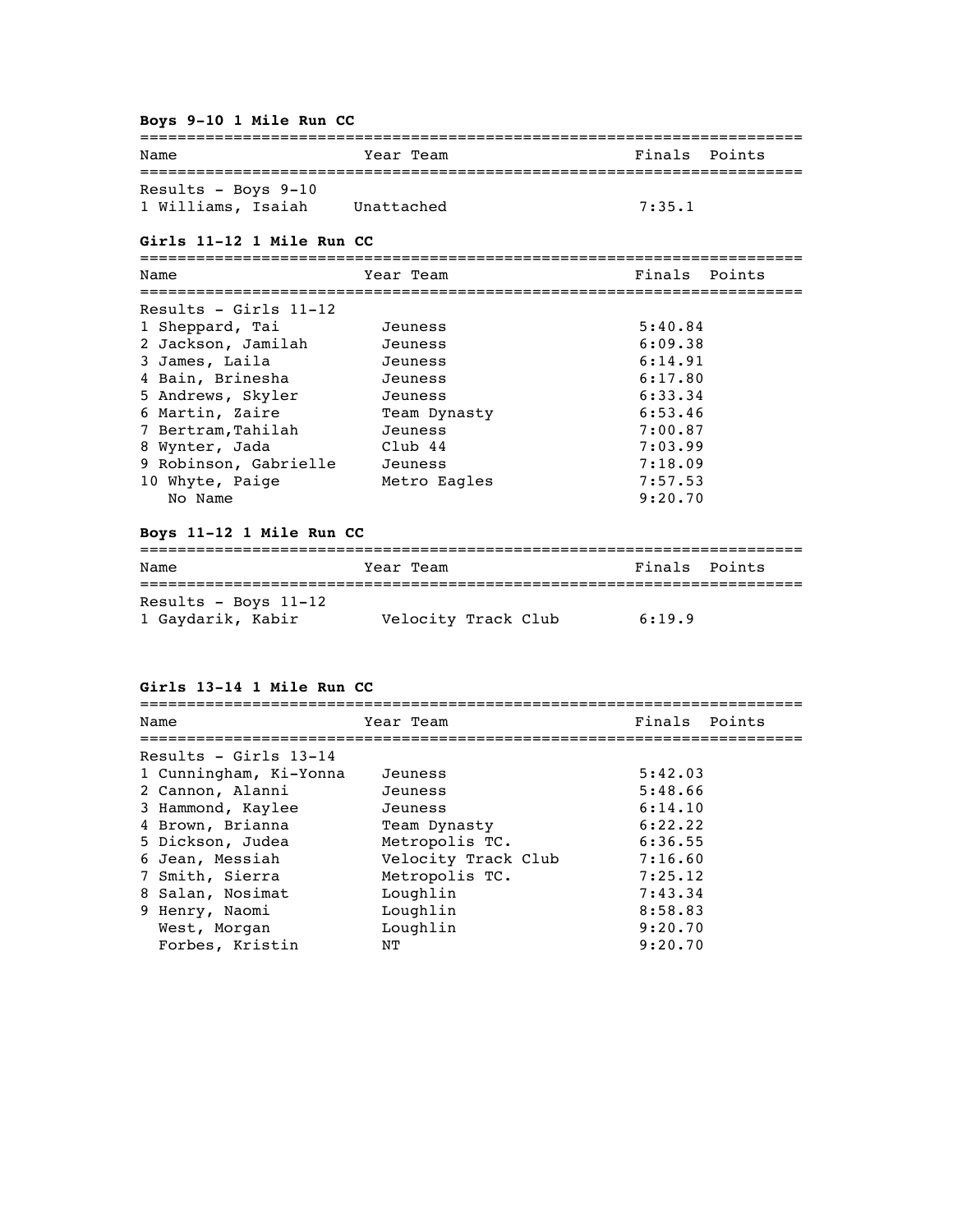## **Boys 13-14 1 Mile Run CC**

| Name                                                        | Year Team                           | Finals Points                 |  |
|-------------------------------------------------------------|-------------------------------------|-------------------------------|--|
| Results - Boys 13-14<br>1 John, Jaylin<br>2 Watkins, AmonRa | Loughlin<br>Eclipse                 | 5:30.1<br>6:40.7              |  |
| 3 Oppong, Chris<br>4 Shand, Kaseam<br>5 Harrell, Maximus    | Team Dynasty<br>Velocity Track Club | 7:21.70<br>8:09.80<br>8:15.03 |  |

## **Girls 15-18 1 Mile Run CC**

| Name                                                                                  | Year Team                                  | Finals Points                 |
|---------------------------------------------------------------------------------------|--------------------------------------------|-------------------------------|
| Results - Girls $15-16$<br>1 Lyons, Janai<br>2 Rivera, Jessica<br>3 Patterson, Janee' | Jeuness<br>Velocity Track Club<br>Loughlin | 7:12.96<br>7:29.35<br>8:39.38 |
| 4 Eargle, Jaelah<br>5 Pantoon, Jarmeca                                                | Velocity Track Club<br>Loughlin            | 8:48.19<br>9:20.12            |

### **15-18 Men Mile Run**

| Name                   | Year Team    | Finals Points |
|------------------------|--------------|---------------|
| Results - Boys $15-16$ |              |               |
| 1 Barriffe, D'Andre    | Metro Eagles | 5:15.50       |
| 3 Whittehurst, Tyler   |              | 5:23.70       |
| 4 Hutchinson, Jason    | Team Dynasty | 5:23.90       |
| 5 Torres, Marcos       | Loughlin     | 5:31.90       |
| 6 Young, Jor'ett       |              | 6:29.70       |
| 7 Watkins, Jahlahnee   | Eclipse      | 6:35.30       |
| 8 Jefferson, Chiron    | Loughlin     | 6:45.30       |
| 9 Stephens, Darrell    |              | 6:48.70       |
| Joatho, Peterson       | Loughlin     | 7:49.90       |
| Torres, Christian      | Loughlin     | 8:48.80       |

## **Open W1 Mile Run CC**

| Name                                    | Year Team      | Finals Points |
|-----------------------------------------|----------------|---------------|
| $Results - Open W$<br>1 Buckley, Sandra | Metropolis TC. | 9:20.41       |

## **Open/Master Men 1 Mile Run CC**

| Name               | Year Team | Finals Points |  |  |
|--------------------|-----------|---------------|--|--|
|                    |           |               |  |  |
| Results - Men Open |           |               |  |  |
| 1 Brown, Dominic   |           | 6:03.90       |  |  |
| 2 Toure, Jabari    |           | 6:46.20       |  |  |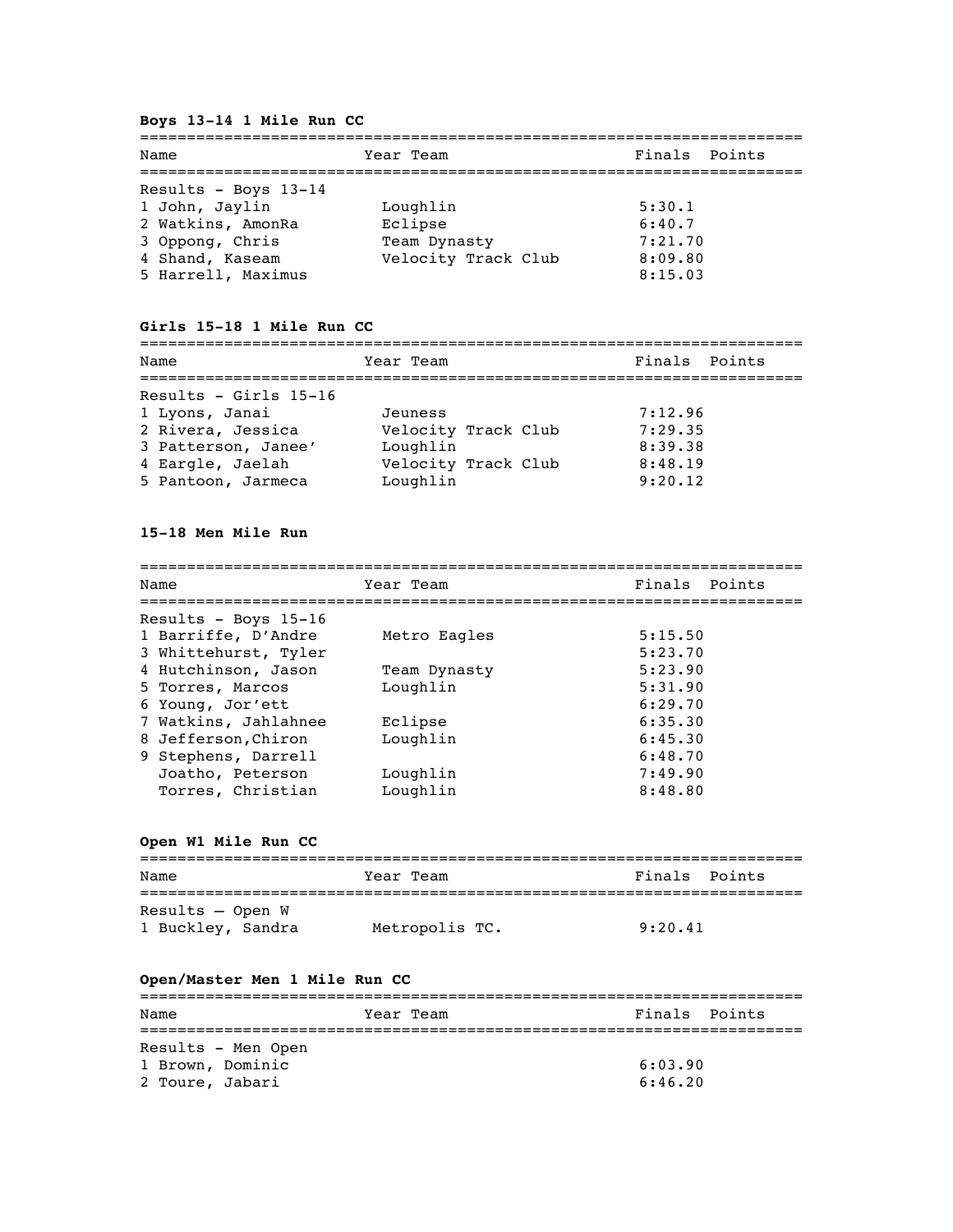### **Girls 7-8 2k Run CC**

| Year Team     | Finals Points |
|---------------|---------------|
|               |               |
| Jeuness       | 12:08.3       |
| Unattached    | 12:45.3       |
| Unattached    | 12:47.7       |
| Unattached    | 13:08.2       |
| Jeuness       | 14:12.6       |
| Metro Eagles  | 14:17.3       |
| Elite Runners | 15:22.0       |
| Metro Eagles  | 24:15.5       |
|               |               |

**Boys 7-8 2k Run CC**

| Year Team           | Finals Points |
|---------------------|---------------|
|                     |               |
| Velocity Track Club | 11:24.3       |
| Velocity Track Club | 11:35.4       |
| Central CT Jaquars  | 12:42.3       |
| Elite Runners       | 12:43.4       |
| Elite Runners       | 13:16.6       |
| TSC Track Club      | 13:18.2       |
| Elite Runners       | 13:36.0       |
| Metro Eagles        | 14:25.0       |
| Elite Runners       | 17:11.7       |
|                     |               |

Results **Event 4**

**Girls 9-10 3k Run CC**

======================================================================= Finals Point

| Name         |                        | Year Team              | Finals<br>Points |  |  |
|--------------|------------------------|------------------------|------------------|--|--|
|              |                        |                        |                  |  |  |
|              | Results - Girls $9-10$ |                        |                  |  |  |
| $\mathbf{1}$ | Gibson,Leilani         | New Haven Age Group TC | 12:55.27         |  |  |
| $\mathbf{2}$ | Graham, Alissa         | Club 44                | 12:55.68         |  |  |
| 3            | Gomes, Maya            | Jeuness                | 13:26.97         |  |  |
| 4            | Sheppard, Brooke       | Jeuness                | 14:15.75         |  |  |
| 5            | Brown, Aysya           | Velocity Track Club    | 15:12.12         |  |  |
| 6            | Washngton, Adonijah    | Velocity Track Club    | 15:15.27         |  |  |
| $7^{\circ}$  | Washington, Jacqueline | Velocity Track Club    | 15:28.21         |  |  |
| 8            | Jamieson, Kayleigh     | Metro Eagles           | 15:32.72         |  |  |
| 9            | Wilburgh, Autumn       | Metro Eagles           | 15:38.50         |  |  |
|              | 10 Jackson, Tiarra     | Velocity Track Club    | 16:41.00         |  |  |
|              | 11 Das, Tpsita         | Elite Runners          | 16:45.67         |  |  |
|              | 12 Webb, Jada          | Dashing Divas          | 17:34.49         |  |  |
|              | 13 Ramsey, Juliet      | Metro Eagles           | 17:47.06         |  |  |
|              | 14 Grange, Adianna     | Metro Eagles           | 19:10.03         |  |  |
|              |                        |                        |                  |  |  |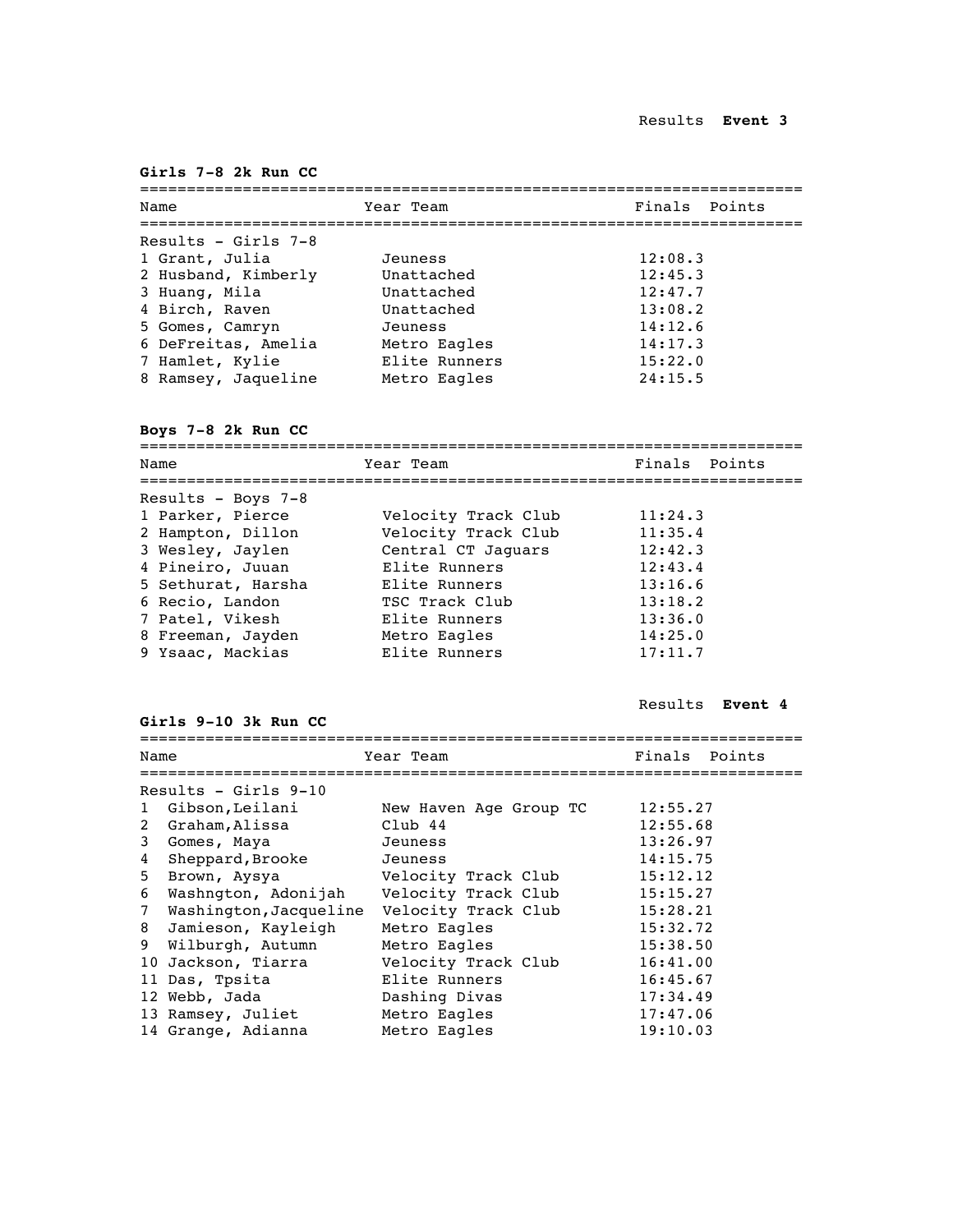**Boys 9-10 3k Run CC**

| Huang, Max |                                                                                                                                                                                                                                                                                 | Unattached         |           |  |                                                                                                                                                                           |
|------------|---------------------------------------------------------------------------------------------------------------------------------------------------------------------------------------------------------------------------------------------------------------------------------|--------------------|-----------|--|---------------------------------------------------------------------------------------------------------------------------------------------------------------------------|
|            |                                                                                                                                                                                                                                                                                 | Elite Runners      |           |  |                                                                                                                                                                           |
|            |                                                                                                                                                                                                                                                                                 | TSC Track Club     |           |  |                                                                                                                                                                           |
|            |                                                                                                                                                                                                                                                                                 | $Club$ 44          |           |  |                                                                                                                                                                           |
|            |                                                                                                                                                                                                                                                                                 | Unattached         |           |  |                                                                                                                                                                           |
|            |                                                                                                                                                                                                                                                                                 | TSC Track Club     |           |  |                                                                                                                                                                           |
|            |                                                                                                                                                                                                                                                                                 | TSC Track Club     |           |  |                                                                                                                                                                           |
|            |                                                                                                                                                                                                                                                                                 | Unattached         |           |  |                                                                                                                                                                           |
|            |                                                                                                                                                                                                                                                                                 | Metro Eagles       |           |  |                                                                                                                                                                           |
|            |                                                                                                                                                                                                                                                                                 | Metro Eagles       |           |  |                                                                                                                                                                           |
|            |                                                                                                                                                                                                                                                                                 | Unattached         |           |  |                                                                                                                                                                           |
|            |                                                                                                                                                                                                                                                                                 | Team Dynasty       |           |  |                                                                                                                                                                           |
|            |                                                                                                                                                                                                                                                                                 | Central CT Jaquars |           |  |                                                                                                                                                                           |
|            | Name<br>Results - Boys $9-10$<br>2 Bhaskaan, Krish<br>3 Muccini, Lucas<br>4 Diallo, Elhadj<br>5 Selz, Blix<br>6 Ke, Aidan<br>7 Krapp, Maxwell<br>8 Riley, Karran<br>9 Walker, Christian<br>10 Jeffries, Adam<br>11 Seymour, Omarion<br>12 Mboutou, Michael<br>13 Burris, Joziah |                    | Year Team |  | Finals Points<br>12:11.20<br>12:55.68<br>13:12.29<br>13:22.91<br>13:30.77<br>13:34.07<br>13:34.54<br>14:45.71<br>14:56.88<br>15:03.27<br>15:21.76<br>16:41.38<br>25:49.70 |

**Girls 11-12 3k Run CC**

| Name         |                            | Year Team           | Finals Points |  |
|--------------|----------------------------|---------------------|---------------|--|
|              | ======================     |                     |               |  |
|              | Results - Girls $11-12$    |                     |               |  |
| $\mathbf{1}$ | Sheppard, Rainn            | Jeuness             | 12:17.72      |  |
| $\mathbf{2}$ | Nyinah, Maameyaa           | Elite Runners       | 12:26.00      |  |
| 3            | Muccini, Siena             | TSC Track Club      | 12:37.28      |  |
| 4            | Smith-Griffen, Paige       | Unattached          | 13:19.32      |  |
|              | 5 Dixon, Mckenna           | Dashing Divas       | 13:58.58      |  |
|              | 6 Hill, Kayla              | Jeuness             | 14:01.96      |  |
|              | 7 Wills, Mi'Chaera         | Unattached          | 14:08.98      |  |
| 8            | Jackman, Shadea            | Club 44             | 14:28.64      |  |
| 9            | Lallemand, Amari           | Unattached          | 14:34.66      |  |
|              | 10 Wright, Allyson         | Velocity Track Club | 15:25.77      |  |
|              | 11 Delgado, Nailah         | Unattached          | 15:39.78      |  |
|              | 12 Letishie Fulton, Ashley | Metro Eagles        | 15:40.25      |  |
|              | 13 Wilson, Bryanna         | Central CT Jaquars  | 15:41.21      |  |
|              | 14 Hemmings, Saagi         | Velocity Track Club | 15:43.38      |  |
|              | 15 Spirakis, Olivia        | TSC Track Club      | 17:38.53      |  |
|              | 16 Jeffries, Abigail       | Metro Eagles        | 19:12.20      |  |
| 17           | Young-Bey, Allajah         | Elite Runners       | 19:18.78      |  |

## **Boys 11-12 3k Run CC**

| Name |                      | Year Team |                     | Finals Points |  |  |
|------|----------------------|-----------|---------------------|---------------|--|--|
|      | Results - Boys 11-12 |           |                     |               |  |  |
|      | 1 Addison, Alex      |           | TSC Track Club      | 12:09.84      |  |  |
|      | 2 Vaoul, Akshay      |           | Elite Runners       | 12:22.04      |  |  |
|      | 3 Lindo, Dontae      |           | Velocity Track Club | 12:33.93      |  |  |
|      | 4 O'Donnell, Owen    |           | TSC Track Club      | 12:42.21      |  |  |
|      | 5 Johnson, Jelani    |           | Metro Eagles        | 12:47.76      |  |  |
|      | 6 Kirkhan, Ishil     |           | TSC Track Club      | 13:15.54      |  |  |
|      | 7 Ingram, Jordan     |           | Velocity Track Club | 13:32.74      |  |  |
|      | 8 Williams, Jaden    |           | Metro Eagles        | 13:38.07      |  |  |
|      | 9 Brown, Aaron       |           | Metro Eagles        | 13:49.02      |  |  |
|      |                      |           |                     |               |  |  |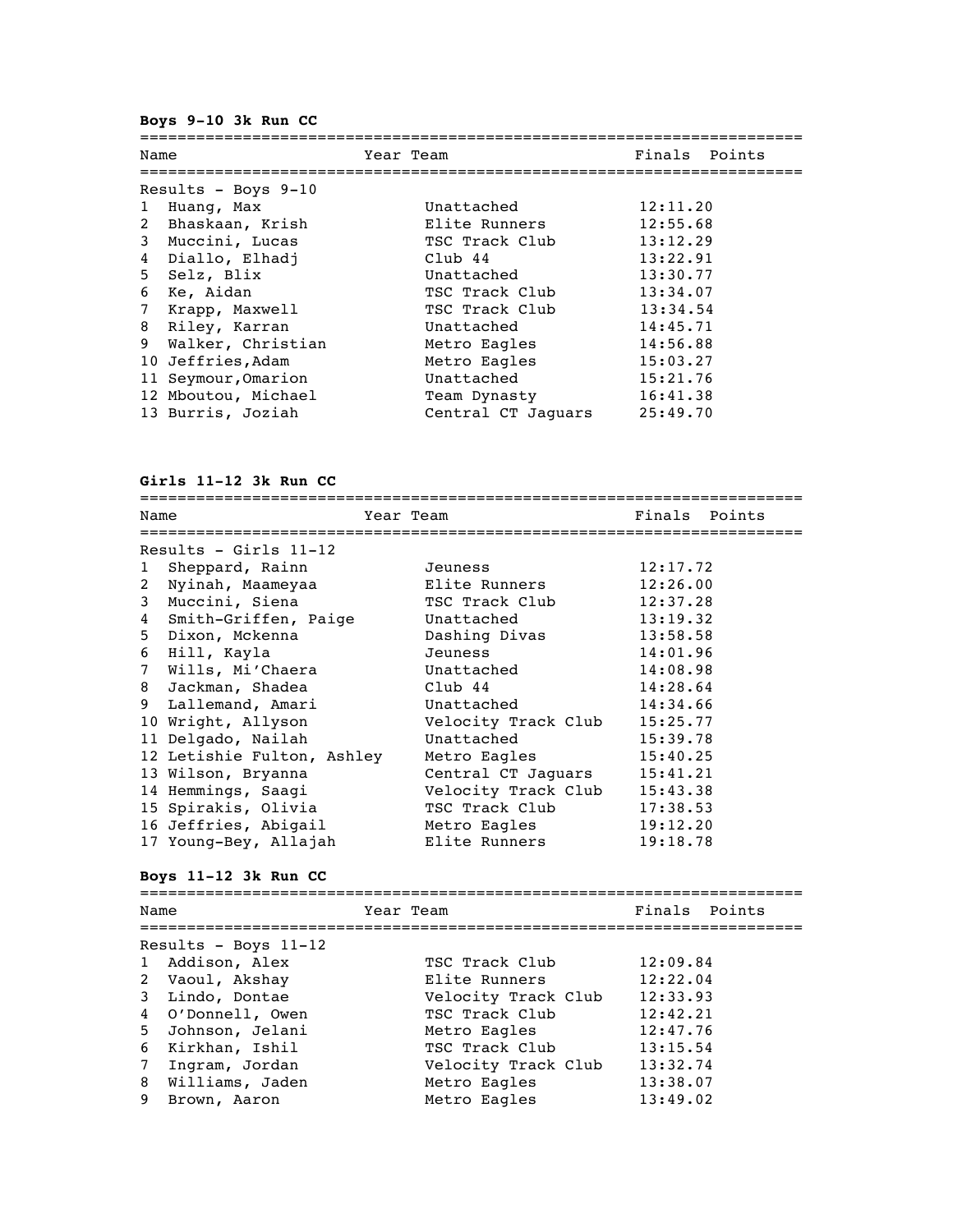| 10 Caldwell, Julian | Velocity Track Club | 13:51.27 |
|---------------------|---------------------|----------|
| 11 Staily, Elijah   | Metro Eagles        | 13:57.18 |
| 12 Noble, Wesley    | Metro Eagles        | 14:12.79 |
| 13 Mohan, Ethan     | Velocity Track Club | 14:56.88 |
| 14 Connor Ronan     | TSC Track Club      | 15:11.42 |
| 15 Alperin, Jason   | TSC Track Club      | 15:14.91 |
| 16 Birch, Jayden    | Unattached          | 15:47.05 |
| 17 Moloney, Owen    | TSC Track Club      | 16:06.53 |
| 18 Husband, Jalani  | Unattached          | 17:29.08 |
|                     |                     |          |

Results **Event 5**

### **Girls 13-14 4k Run CC**

| Name |                         | Year Team      | Finals Points |  |  |
|------|-------------------------|----------------|---------------|--|--|
|      |                         |                |               |  |  |
|      | Results $-$ Girls 13-14 |                |               |  |  |
|      | 1 Heskin, Lauren        | TSC Track Club | 15:27.50      |  |  |
|      | 2 Mcdonald, Madison     | Jeuness        | 17:17.70      |  |  |
|      | 3 Willis, Brianna       | Dashing Dvas   | 18:06.01      |  |  |
|      | 4 Garnett, Jourdan      | Jeuness        | 18:16.90      |  |  |
|      | 5 Samuels, Mckenzie     | Team Dynasty   | 18:37.80      |  |  |
|      | 6 Viegas, Ashley        | Elite Runners  | 19:15.90      |  |  |
|      | 7 Vadul, Pooja          | Elite Runners  | 19:28.50      |  |  |
|      | 8 Dixon, Kelsey         | Dashing Divas  | 19:44.50      |  |  |
|      | 9 Chon, Caroline        | TSC Track Club | 21:30.40      |  |  |
|      | 10 Hazel, Leniah        | Metro Eagles   | 23:24.60      |  |  |
|      | 11 Douglas, Daniella    | Ruff Kutz      | 24:04.70      |  |  |
|      | 12 Edwards, Faith       | Ruff Kutz      | 24:56.10      |  |  |
|      | 13 Douglas, Dayahana    | Ruff Kutz      | 25:15.80      |  |  |
|      | 14 Persaud, Marissa     | Metro Eagles   | 25:23.70      |  |  |

#### **Boys 13-14 4k Run CC**

======================================================================= Name Team Team Finals Points ======================================================================= Results – Boys 13-14 1 Procaccl, Kenneth TSC Track Club 16:07.7 2 Wesley, Tyler **Central CT Jaguars** 17:11.0 3 Robinson, Keith Metro Eagles 17:46.2 4 Douglas, Matthew Ruff Kutz 17:59.8 5 Mboutou, Gabriel Team Dynasty 18:10.1 6 Ramsey, Wesley Metro Eagles 19:04.2 7 Robinson, Kevin Metro Eagles 19:19.5

#### **Girls 15-18 4k Run CC**

| Name                    | Year Team  | Finals Points |  |  |  |
|-------------------------|------------|---------------|--|--|--|
|                         |            |               |  |  |  |
| Results $-$ Girls 15-18 |            |               |  |  |  |
| 1 Foster-Daniels, Maya  | Eclipse    | 19:52.5       |  |  |  |
| 2 Birch, Kiara          | Unattached | 20:00.1       |  |  |  |